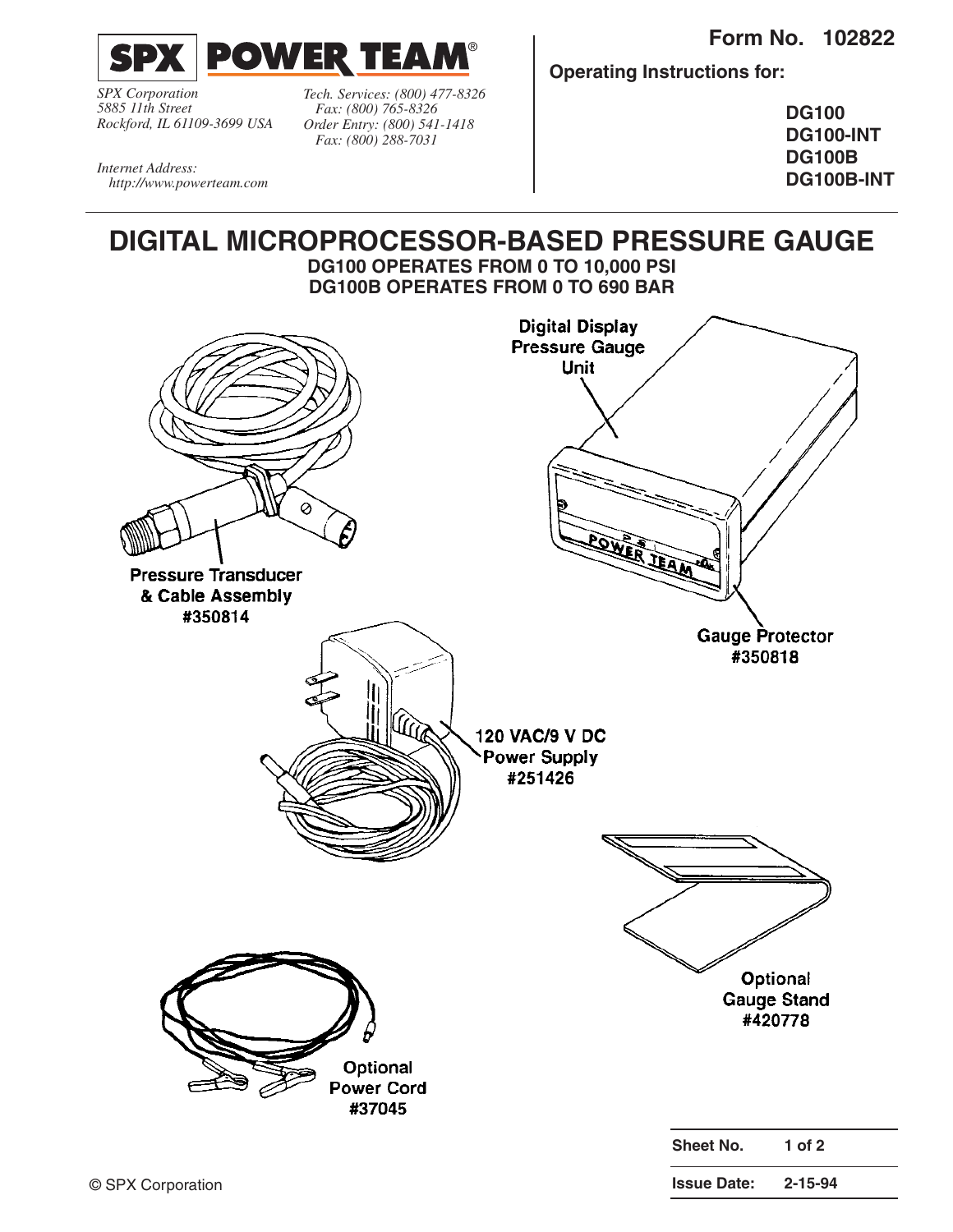# **SAFETY PRECAUTIONS**

**WARNING: To help avoid personal injury,**

- **All connections must be tightened with proper tools. Do not overtighten. Connections need only be tightened securely and leak-free. Overtightening may cause premature thread failure or may cause high pressure fittings to split at pressures lower than their rated capacities.**
- **Should a hydraulic hose or fitting ever rupture, burst, or need to be disconnected, immediately release all pressure. Never attempt to stop a leak under pressure with your hands. The force of escaping hydraulic fluid could cause serious injury.**
- **Periodically inspect this unit and all components of the hydraulic system for signs of wear. Inspect all threads and fittings for signs of wear or damage and replace as needed. Clean all hose ends, couplers, or union ends.**
- **Always use the proper voltage. Before applying power, inspect all connections and equipment. Repair or replace equipment as required.**

# **SET-UP**

### **NOTE:**

- **Operating temperature range for the electronic display is 0 to 140 degrees fahrenheit (-17 to 60 celsius).**
- **Operating temperature range for the transducer is -20 to 180 degrees fahrenheit (-29 to 83 celsius).**
- Accuracy of the DG100 series Digital Pressure Gauge is +/-1% full scale. Each gauge unit is provided **with a pressure transducer that the display was calibrated with. A transducer from one Digital Pressure Gauge cannot be used with accuracy with another display unit without first calibrating the display unit to that transducer.**

#### **Connect the DG100 series gauges as follows: Refer to Figure 1.**

- 1. Connect the 1/4" NPTF male threaded end of the pressure transducer cable (#350814) to a pressure port on the hydraulic system to be monitored.
- 2. Connect the male half of the DIN connector on the pressure transducer cable (#350814) to the female half of the DIN connector in the back of the DG100 gauge.
- 3. Connect the power cord to the power jack in the back of the DG100 gauge and into a suitable power source.

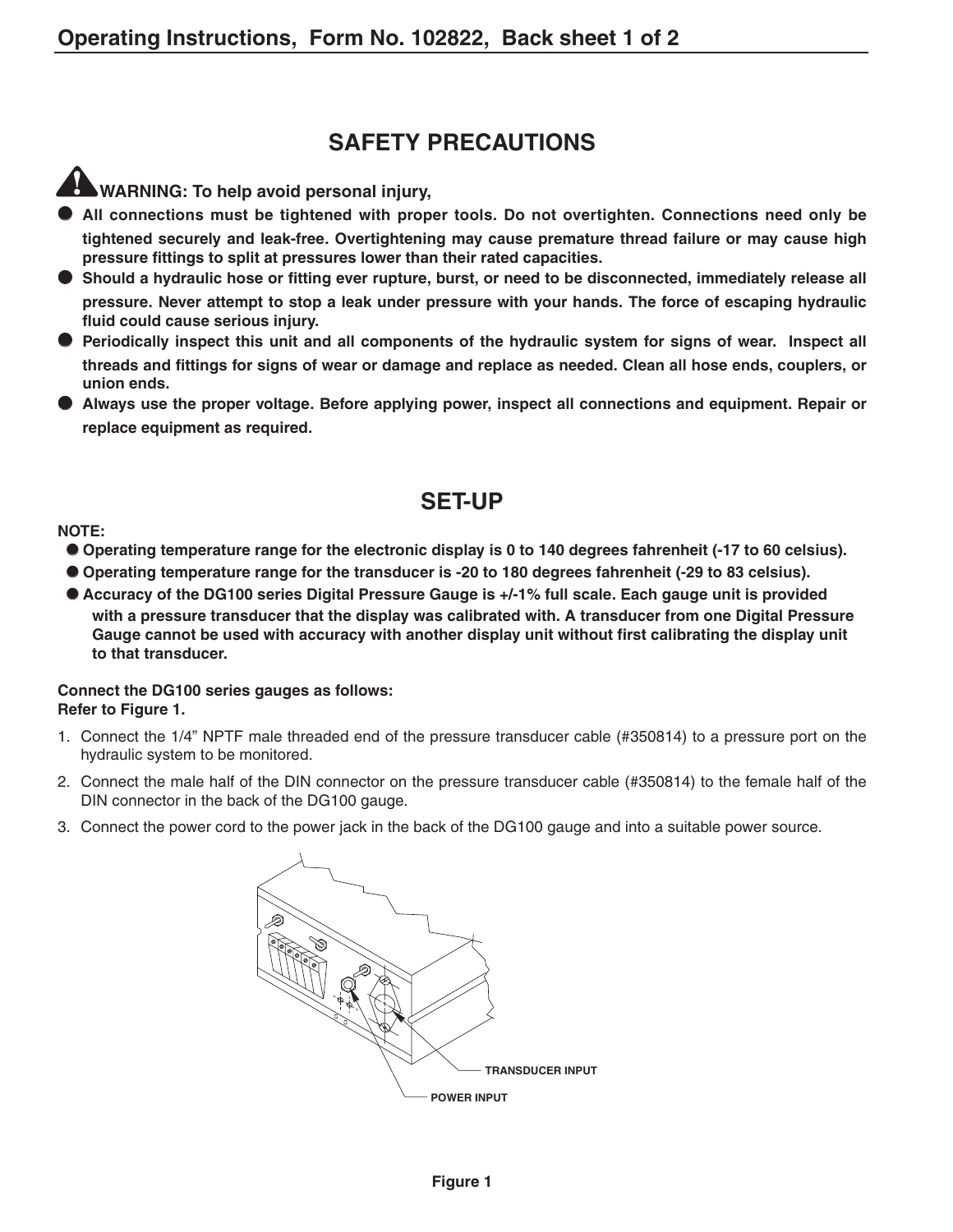# **OPERATION**

- 1. Whenever power is first applied to the gauge, the display will scroll all characters while the gauge runs a selfdiagnostics test. A value of zero (0) will be displayed when the diagnostics is complete. 120 VAC 50/60 cycles is required for power supply #251426. A 220 VAC to 120 VAC 50/60 cycle voltage converter (VC220) is available as an option.
- 2. The gauge will track the increase and decrease of pressure as your hydraulic system is operated from zero (0) pressure up to a maximum of 10,000 PSI (690 BAR). If you exceed the maximum pressure rating of your DG100 series gauge (either 10,000 PSI or 690 BAR) the display will begin to flash and display five dashes (-----), indicating an over range condition.
- 3. The display will flash rapidly when the HIGH (over range) alarm is reached or exceeded. The display will flash slowly when the pressure becomes lower than the LOW alarm setting. The lower limit can be adjusted to zero (0) pressure to disable the flashing display at low pressure.





- 4. The HIGH limit and LOW limit pressure settings can be made by holding the toggle switch labeled LIMIT toward the HI arrow for HIGH limit or LO arrow for the LOW limit. In this mode you will also display the current pressure limit setting for the respective HIGH or LOW limit. While continuing to hold the switch marked LIMIT in the HI or LO mode, press the toggle switch labeled ADJUST LIMIT one direction to increase the respective setting or the other way to decrease that setting. The terminal block is labeled for both the HI limit and the LO limit relay outputs as shown in Figure 2. The center terminal of both the HI limit and the LO limit terminal strip is the common side. Connect the other wire to one side of the respective terminal strip for a normally open switch position or the other side for a normally closed switch position. The relay contacts are rated at 120 VAC and 5 AMPS maximum.
- 5. To activate the PEAK pressure capture mode, move the toggle switch (labeled PEAK HOLD) to the ON position indicated by the red LED light above the word PEAK on the front of the display (see Figure 3). When the PEAK pressure LED is on, the unit will continue to capture and display the highest pressure value the circuit reads until the PEAK HOLD toggle switch is placed in the OFF position or when power is removed from the gauge unit.
- 6. The openings labeled "G" and "O" are for GAIN and OFFSET (see Figures 2 & 4). These settings are used at the factory during the calibration of the display with its pressure transducer and will be plugged after these adjustments. The "G" and "O" openings should not be altered in any way as it will affect the accuracy of the gauge. **Note: If calibration adjustments of the display are necessary, see sheet 2 of 2.**